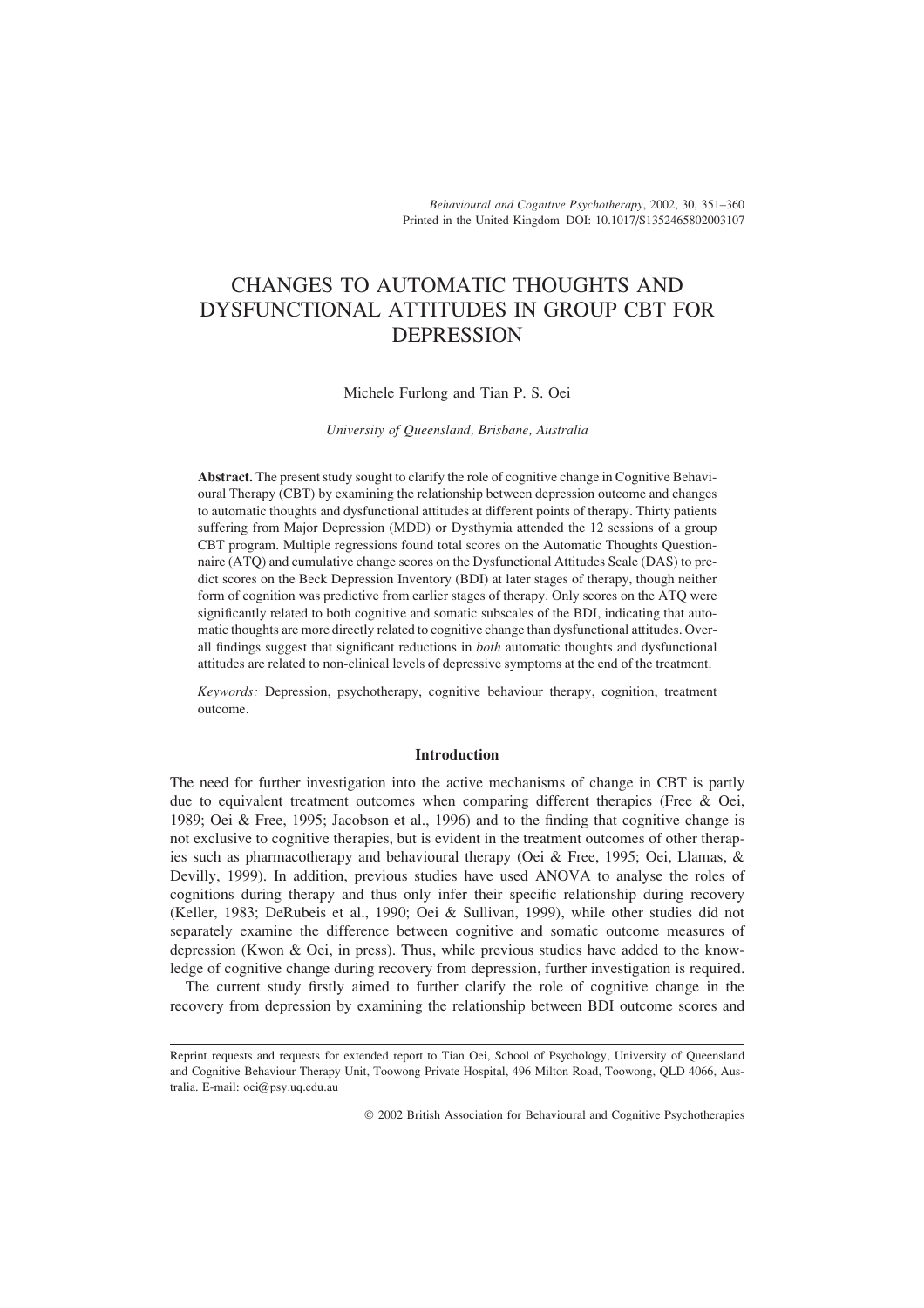352 *M. Furlong and T. P. S. Oei*

changes to automatic thoughts and dysfunctional attitudes scores at different points in therapy for depression. It was expected that outcome measures of depression would be predicted at an earlier stage (Weeks 1 to 6) of assessment by automatic thoughts and at a later stage (Weeks 7 to 12) by dysfunctional attitudes. This expectation was derived from the following factors encompassed in cognitive theory of depression: changes in automatic thoughts are proposed to have a direct effect on changes in depressive symptoms while changes in dysfunctional attitudes are said to have an indirect effect on changes in depressive symptoms, mediated by automatic thoughts (Kwon & Oei, 1994, in press); automatic thoughts are described as surface level and are therefore more accessible to change than the deeper dysfunctional attitudes; automatic thoughts are the primary target of cognitive therapy in the early stages of treatment while attention to dysfunctional attitudes is given later in treatment (Jacobson et al., 1996).

The second aim of the current study was to analyse the relationship of two cognitive measures with the Cognitive and Somatic subscales of the Beck Depression Inventory (BDI: Beck & Steer, 1993). The expectation was that scores on the ATQ and DAS would predict changes in outcome on the BDI Total and Cognitive scores, but that the scores on the Somatic subscale would be better predicted by the ATQ than the DAS due to the direct effect that automatic thoughts are said to have on changes to depressive symptoms (Kwon  $\&$ Oei, 1994). Although there have been a number of comprehensive reviews about the application and psychometric properties of the BDI (Beck, Steer, & Garbin, 1988; Robinson & Kelley, 1996), less attention has been given to the BDI subscales, which have been shown to differentiate among psychiatric, medical and normal samples. In particular, previous studies investigating the role of cognition in recovery from depression have used the BDI Total score rather than subscales.

# **Method**

## *Participants*

The participants were 30 patients (21 males and 9 females) who had been diagnosed with MDD or Dysthymia and who had completed all sessions of a 12-week, group CBT program. The mean age of participants was  $41.8$  years ( $SD = 12.5$ ) and ranged from 18 to 69 years. Reports of marital status revealed 30.6% of subjects were single, 52.8% were married and 16.7% were divorced or separated. Although some patients were taking anti-depressant medication during the course of therapy, recent studies have shown that, overall, pre-existing medication regimes did not significantly affect the long-term outcome of a CBT program (Oei, Llamas, & Evans, 1997; Oei & Yeoh, 1999).

## *Recruitment of participation*

Participants were recruited from the Brisbane community through a local media release seeking persons suffering from depression (Free, Oei, & Sanders, 1991). Participants were screened through a series of interviews before being selected into the group CBT program. Patients meeting DSM-IIIR criteria for current MDD (either single episode or recurrent) or Dysthymia were selected for participation. Diagnosis was established through a 1.5 hour interview that included the Structured Clinical Interview for Depression (SCID). Exclusion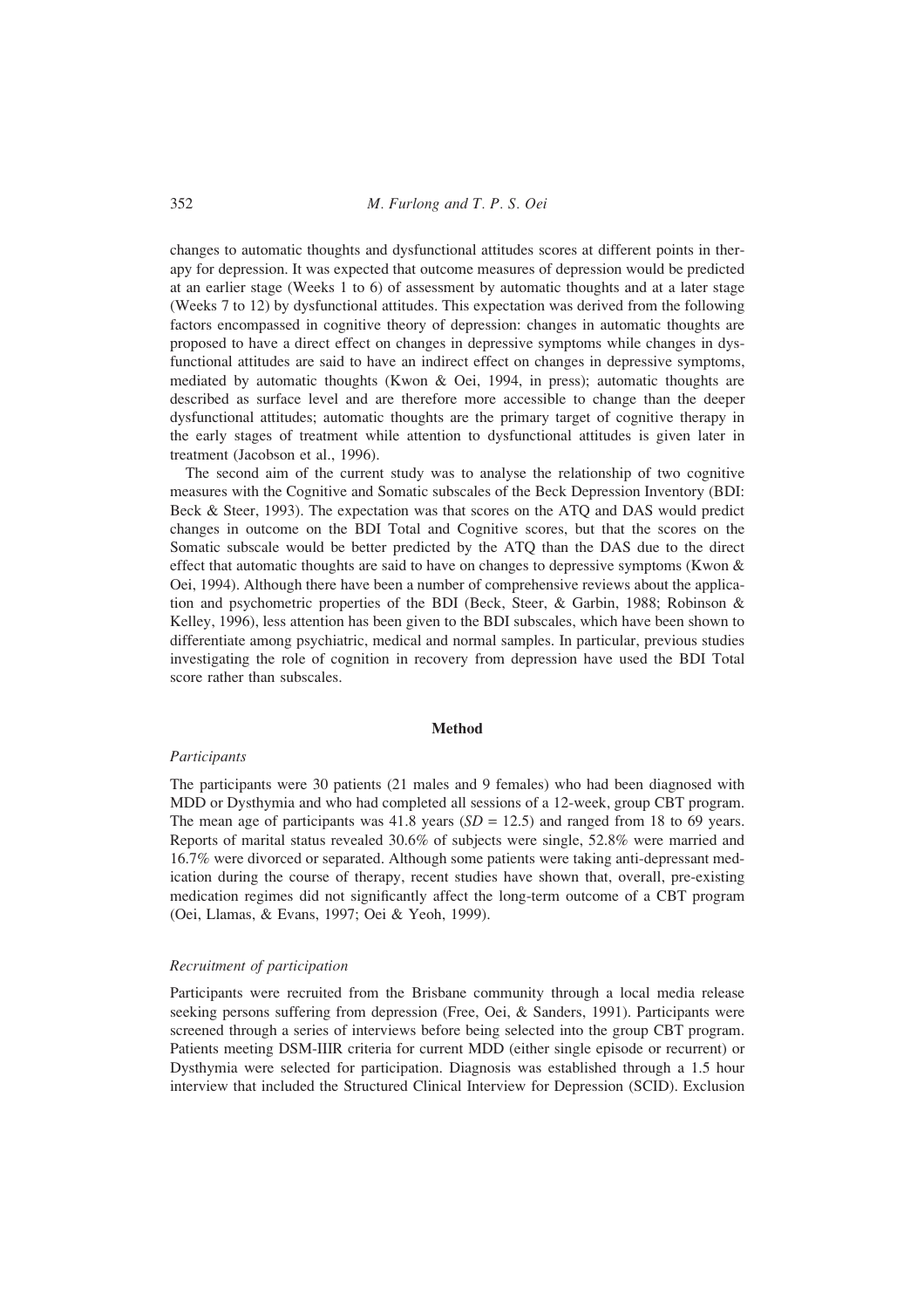from the study was based on participants meeting the criteria for the following DSM-IIIR diagnoses: bipolar mood disorder or other major psychiatric disorder (e.g. schizophrenia, personality disorder); organic brain disorder; abuse of drugs and/or alcohol. Exclusion from the study was also based on the presence of a major physical illness or problems in reading English. For more information on recruitment and exclusion criteria see Free et al. (1991) and Oei and Shuttlewood (1997).

#### *Procedure*

A series of group CBT programs were run by the University of Queensland between 1992– 1994. CBT was delivered in a series of identical programs. Each program consisted of 12 two-hour group format sessions, held weekly. An outline of the program has been published previously (Oei & Shuttlewood, 1997) and will therefore not be detailed here. Measures for the study were taken pre-treatment (Week 1), post-treatment (Week 13) and approximately fortnightly (Weeks 3, 5, 7,9, and 11) throughout the CBT program.

#### *Assessment measures*

*Beck Depression Inventory.* The 21 items of the Beck Depression Inventory (BDI; Beck & Steer, 1993) are designed to assess the severity of the affective, cognitive, motivational, psychomotor and vegetative components of depression (Beck, Ward, Mendelson, Mock, & Erbaugh, 1961; Beck et al., 1988). Alpha reliability coefficients of the BDI have been found to exceed .90 in a range of populations (Beck et al., 1988). The 21 items of the BDI can also be separated into two subscales: a cognitive-affective subscale (the sum of the first 13 items) and a somatic-performance subscale (the sum of the last eight items) (Beck & Steer, 1993). These subscales, as well as the Total score of the BDI, were used in the analyses of the current study. Finally, in accordance with guidelines stipulated by Beck and Steer (1993), the cut-offs for assessing different levels of depression were as follows:  $0-9 = \text{minimal depression}, 10-16 =$ mild depression, 17–29 = moderate depression; and 30–36 = severe depression.

*Automatic Thoughts Questionnaire.* The Automatic Thoughts Questionnaire (ATQ; Hollon & Kendall, 1980) is a 30-item inventory in which clients are asked to indicate, on a scale of 1 (not at all) to 5 (all the time), how frequently negative automatic thoughts such as ''I'm worthless'' have occurred in the past week. Scores on the ATQ can range from 30 to 150: scores for depressed persons usually range from 90–130 and between 40–60 for non-depressed persons (DeRubeis et al., 1990). The ATQ is a widely accepted scale and has been found to have good reliability and validity (Hill, Oei, & Hill, 1989).

*Dysfunctional Attitudes Scale.* The Dysfunctional Attitudes Scale (DAS; Weissman & Beck, 1978; Weissman, 1979; Beck, Brown, Steer, & Weissman, 1991) uses a 7-point rating scale ranging from ''totally agree'' to ''totally disagree'' to measure those stable cognitive schemas associated with depression (Beck et al., 1991). For example, ''I should be happy all the time'' and ''My life is wasted unless I am a success''. The 66-item version of the DAS was used in the current study with scores ranging from 66 to 462. Lower scores indicate less dysfunction in attitudes, with 236 being the lowest clinical level (Oei  $&$  Sullivan, 1999). Finally, the DAS has been used widely and has good reliability and validity (Hill et al., 1989).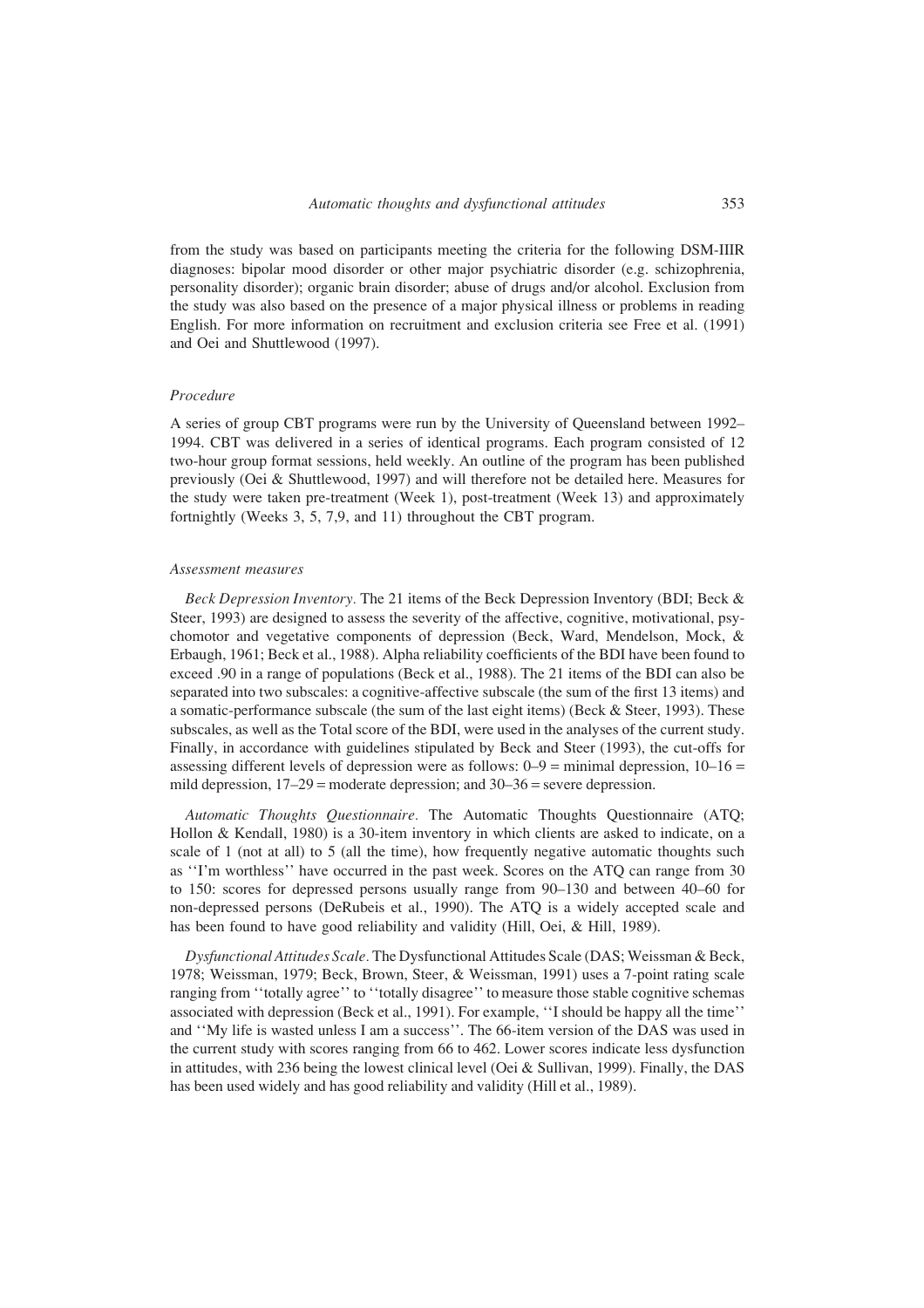354 *M. Furlong and T. P. S. Oei*

## *Statistical analyses*

Transformations to the univariate and multivariate outliers that were present had little or no effect on the interpretation of the results. Thus an untransformed, mean substituted data set was chosen for analysis. Missing values were minimal (about 5%) and thus mean substitutions were used. A series of repeated measures ANOVA with polynomial contrasts was performed to analyse the significance between pre-treatment scores and changes in scores that occurred at each fortnightly assessment time. ANOVA were performed for scores on the ATQ, DAS, BDI Total, Cognitive, and Somatic measures.

A series of Linear Multiple Regressions were also performed using actual scores and cumulative change scores as predictors of outcome. Actual scores were the raw scores taken from the ATQ and DAS at each measurement time. Cumulative change scores were calculated by subtracting the pre-treatment raw scores from subsequent weeks of measurement (i.e., from Week 3, Week 5, Week 9, etc.). Multiple regressions were run for each week of assessment using the post-treatment Total, Cognitive and Somatic measures from the BDI as the dependent variables each time.

#### **Results**

Table 1 displays the means and standard deviations of scores for the measures taken fortnightly across therapy. At Weeks 9 and 11 of therapy the DAS and ATQ, respectively, showed that on average the scores were within non-depressed ranges (i.e. DAS < 236; ATQ < 60) (Oei & Sullivan, 1999; De Rubeis et al., 1990). Although it appears that the mean scores on the DAS reached a non-depressed range sooner than those of the ATQ, the latter group mean was on the border of the non-depressed range at Week 9. In addition, the mean scores on the ATQ up until Week 11 were within a range of scores that were below the range for depressed persons, but above the range for non-depressed persons, possibly indicating a lower level of depression. Repeated measures ANOVAs with polynomial contrasts revealed that from Week 9 onwards subjects' ATQ scores showed a significant change from pretreatment baseline scores,  $Fs$  (1,26) > 24.04,  $ps<0.01$ ; while for DAS scores a significant change from baseline scores was not found until Week 11, *Fs* (1,25) > 7.19, *ps*<.01.

**Table 1.** Means and standard deviations of the scores on the ATQ, DAS, and BDI Total, Cognitive and Somatic scales at the seven times of assessment

|                |      | Pre    | Week 3 | Week 5 | Week 7 | Week 9 | Week 11        | Post   |
|----------------|------|--------|--------|--------|--------|--------|----------------|--------|
| <b>ATQ</b>     | Mean | 81.77  | 77.87  | 76.73  | 71.11  | 61.5   | 58.70          | 50.03  |
|                | SD   | 27.62  | 28.88  | 29.70  | 30.41  | 26.77  | 26.05          | 25.68  |
| <b>DAS</b>     | Mean | 242.80 | 260.08 | 251.58 | 247.27 | 229.6  | 220.27         | 193.07 |
|                | SD   | 58.85  | 47.13  | 56.44  | 58.50  | 65.2   | 67.37          | 72.76  |
| <b>BDI</b> Tot | Mean | 20.33  | 15.91  | 15.65  | 13.76  | 11.98  | 10.72          | 7.16   |
|                | SD   | 7.62   | 7.61   | 8.37   | 8.13   | 8.64   | 9.46           | 7.23   |
| <b>BDI</b> Cog | Mean | 12.98  | 10.04  | 9.95   | 8.62   | 7.43   | 7.02           | 4      |
|                | SD   | 4.98   | 5.30   | 6.35   | 5.78   | 6.99   | 6.94           | 4.35   |
| <b>BDI</b> Som | Mean | 7.19   | 5.87   | 5.75   | 5.22   | 5.54   | $\overline{4}$ | 3.16   |
|                | SD   | 3.13   | 4.00   | 3.32   | 3.43   | 3.70   | 3.25           | 3.74   |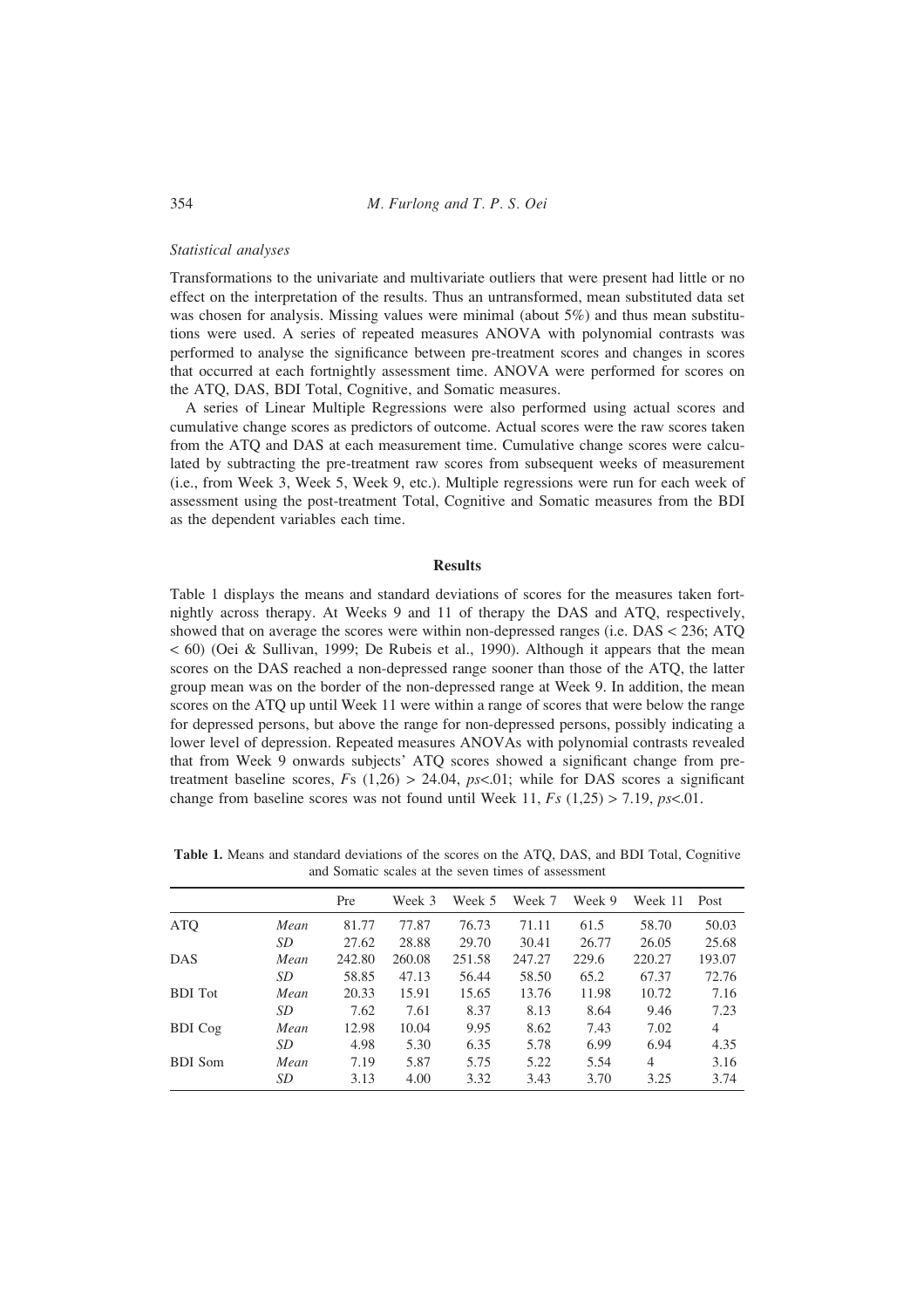For the BDI Total, baseline scores ranged from 12–37 and on average were within the moderately depressed range (17–29). BDI Total scores were not within the recovered/minimallydepressed range (0–9) until the completion of therapy and, at this time, 22 of the 30 participants had BDI Total scores within the range of 0–9. Repeated measures ANOVAs with polynomial contrasts revealed that the mean BDI Total scores were significantly different from pretreatment scores at all of the measurement times across therapy, *Fs* (1,15) > 9.40, *ps*<.01. Excluding Week 5, changes in mean BDI Cognitive scores were significant throughout assessment, *Fs* (1,25) > 14.40, *ps*<.001; and for the BDI Somatic measure, *Fs* (1.25) > 8.34, *ps*<.01 for Weeks 5, 9, 11 and 13. These findings indicate that at these times of assessment, levels of depression were significantly less than pre-treatment levels of depression. Lastly, although on average the scores on the ATQ and the Total and subscales of the BDI all showed a steady decrease over the course of therapy, scores on the DAS worsened for the first three weeks of therapy and remained above pre-treatment levels until Week 9 of assessment.

The multiple regression analyses using raw scores from the ATQ and DAS as predictors and the BDT Total, Cognitive and Somatic scores as outcome variables showed significant results only for Week 9, *F*s (2,27) > 5.42, *p*<.01; for Week 11, *F*s (2,27) > 5.69, *p*<.01; and for Week 13, *F*s (2,27) > 7.04, *p*<.01. Weeks 1–7 were not significant (*p*>.05). Table 2 summarizes the findings for the significant regression analyses at Weeks 9, 11, and 13. At Week 9, 41% of the variance in BDI Total scores was accounted for by the ATQ and DAS

| Criterion      | Predictor  | $\beta$ | 95% CI for $\beta$ |       | sr <sup>2</sup> | pr     | $R^2$    | Adj $\mathbb{R}^2$ |
|----------------|------------|---------|--------------------|-------|-----------------|--------|----------|--------------------|
| Week 9         |            |         | Lower              | Upper |                 |        |          |                    |
| <b>BDI</b> Tot | <b>ATQ</b> | $.62**$ | .24                | 1.01  | .24             | .54    | $.41***$ | .37                |
|                | DAS        | .03     | $-.35$             | .41   | .0005           | .03    |          |                    |
| <b>BDI</b> Cog | <b>ATO</b> | $.54**$ | .15                | .93   | .18             | .48    | $.39***$ | .35                |
|                | <b>DAS</b> | $.12\,$ | $-.26$             | .51   | .0009           | .13    |          |                    |
| <b>BDI</b> Som | <b>ATO</b> | $.59**$ | .17                | 1.01  | .22             | .48    | $.29**$  | .23                |
|                | DAS        | $-.09$  | $-.51$             | .33   | .0005           | $-.09$ |          |                    |
| Week 11        |            |         | Lower              | Upper |                 |        |          |                    |
| <b>BDI</b> Tot | <b>ATQ</b> | $.57**$ | .18                | .95   | .19             | .50    | .44***   | .40                |
|                | DAS        | .14     | $-.24$             | .52   | .01             | .14    |          |                    |
| <b>BDI</b> Cog | <b>ATQ</b> | $.48**$ | .09                | .88   | .14             | .14    | $.42***$ | .38                |
|                | DAS        | .22     | $-.16$             | .61   | .03             | .03    |          |                    |
| <b>BDI</b> Som | <b>ATQ</b> | $.54**$ | .11                | .97   | .17             | .44    | $.30**$  | .24                |
|                | DAS        | .01     | $-.42$             | .44   | .00005          | .01    |          |                    |
| Week 13        |            |         | Lower              | Upper |                 |        |          |                    |
| <b>BDI</b> Tot | <b>ATO</b> | $.70**$ | .38                | 1.01  | .32             | .65    | $.56***$ | .53                |
|                | DAS        | .08     | $-.24$             | .40   | .004            | .10    |          |                    |
| <b>BDI</b> Cog | <b>ATO</b> | $.62**$ | .31                | .93   | .25             | .62    | $.59***$ | .56                |
|                | DAS        | .23     | $-.08$             | .53   | .03             | .28    |          |                    |
| <b>BDI</b> Som | <b>ATQ</b> | $.64**$ | .25                | 1.03  | .27             | .54    |          |                    |
|                | DAS        | $-.11$  | $-.28$             | .50   | .008            | $-.11$ | $.34**$  | .29                |

**Table 2.** Multiple regression analyses predicting BDI Total, BDI Cognitive and BDI Somatic scores from ATQ and DAS scores at Weeks 9, 11, and 13 of assessment

\* *p*<.05 \*\* *p*<.01 \*\*\* *p*<.001.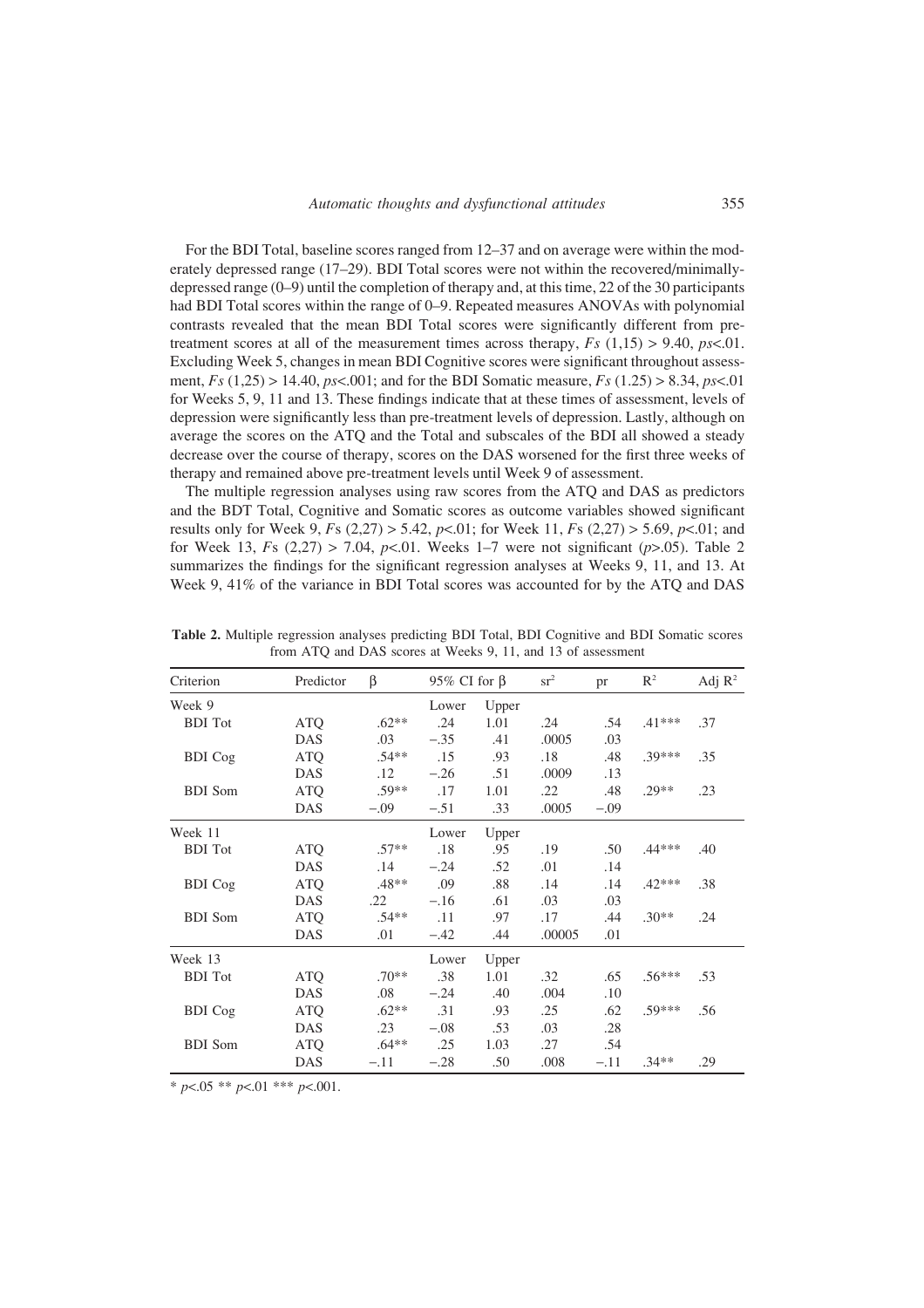| Predictors |         | <b>DAS</b> | <b>BDI</b> Total | <b>BDI</b> Cognitive | <b>BDI</b> Somatic |
|------------|---------|------------|------------------|----------------------|--------------------|
| Week 9     | $-$ ATQ | $.61***$   | $.64***$         | $.62***$             | $.53***$           |
|            | $-$ DAS |            | $41**$           | $.46**$              | .27                |
| Week 11    | $-$ ATQ | $.64***$   | $.66***$         | $.63***$             | $.54***$           |
|            | $-$ DAS |            | $.60**$          | $.53**$              | .36                |
| Week 13    | $-$ ATQ | $.58***$   | $.74***$         | $.75***$             | $.58***$           |
|            | $-$ DAS |            | .48***           | $.58***$             | .26                |

**Table 3.** Correlations between the predictors (ATQ and DAS); and between the predictors and the criterions (BDI Total, Cognitive and Somatic) for Weeks 9, 11, and 13

\* *p*<.05 \*\* *p*<.01 \*\*\* *p*<.001.

scores with up to 56% of the variance by Week 13. Similarly, the ATQ and DAS scores from Weeks 9–13 accounted for 39–59% of the variance in BDI Cognitive scores and 29– 34% in BDI Somatic scores. As a predictor, the ATQ accounted for a greater proportion of the total variance in each of the BDI criterion scores from Weeks 9, 11, and 13. The DAS was not a significant predictor despite its significant correlations (*p*<.01 level) with the BDI Total and BDI Cognitive scores from Week 9 onwards. Table 3 shows the correlations between the predictors (ATQ and DAS); and between the predictors and the criterions (BDI Total, Cognitive and Somatic) for Weeks 9, 11, and 13. The correlations amongst the predictors ( $p$ <.001 level) may account for the lack of prediction by the DAS. A non-significant correlation was found between the DAS and the BDI Somatic measure at these times.

Similarly, analyses of cumulative change scores showed that only two regression analyses were significant while the other multiple regressions were not significant at a  $p<01$  level. The two significant regressions occurred when *Week 9 ATQ and DAS scores minus pretreatment ATQ and DAS scores*, respectively, were used as cumulative change scores with the BDI Total as the criterion, *F*(2,27) = 5.35, *p*<.01; and similarly when *Week 13 ATQ and DAS scores minus pre-treatment ATQ and DAS scores*, respectively, were used as cumulative change scores with the BDI Cognitive scores as the criterion,  $F(2,27) = 5.35$ ,  $p<.01$ . Table 4 summarizes the findings from these two significant regression analyses using cumulative change ATQ and DAS scores as predictors. As indicated 28% of BDI Total and 28%

| Criterion      | Predictor change scores                       | β       | 95\% CI for $\beta$<br>Lower | Upper | $sr^2$ | pr  | $\mathbb{R}^2$ | Adj $\mathbb{R}^2$ |
|----------------|-----------------------------------------------|---------|------------------------------|-------|--------|-----|----------------|--------------------|
| <b>BDI</b> Tot | Week 9 ATO minus<br>pre-treatment ATO         | $.01**$ | $-39$                        | .41   | .0006  | .02 | $.28**$ 23     |                    |
|                | Week 9 DAS minus<br>pre-treatment DAS         | .53     | .12                          | .93   | .19    | .14 |                |                    |
| <b>BDI</b> Cog | Week 13 ATO minus<br>pre-treatment ATO        | $.15*$  | $-.39$                       | .54   | .02    | .15 | 28** 23        |                    |
|                | Week 13 DAS minus<br><i>pre-treatment DAS</i> | .44     | .05                          | .82   | .14    | .40 |                |                    |

**Table 4.** Multiple regression analyses predicting BDI Total scores and BDI Cognitive scores from cumulative ATQ and DAS scores

\* *p*<.05 \*\* *p*<.01 \*\*\* *p*<.001.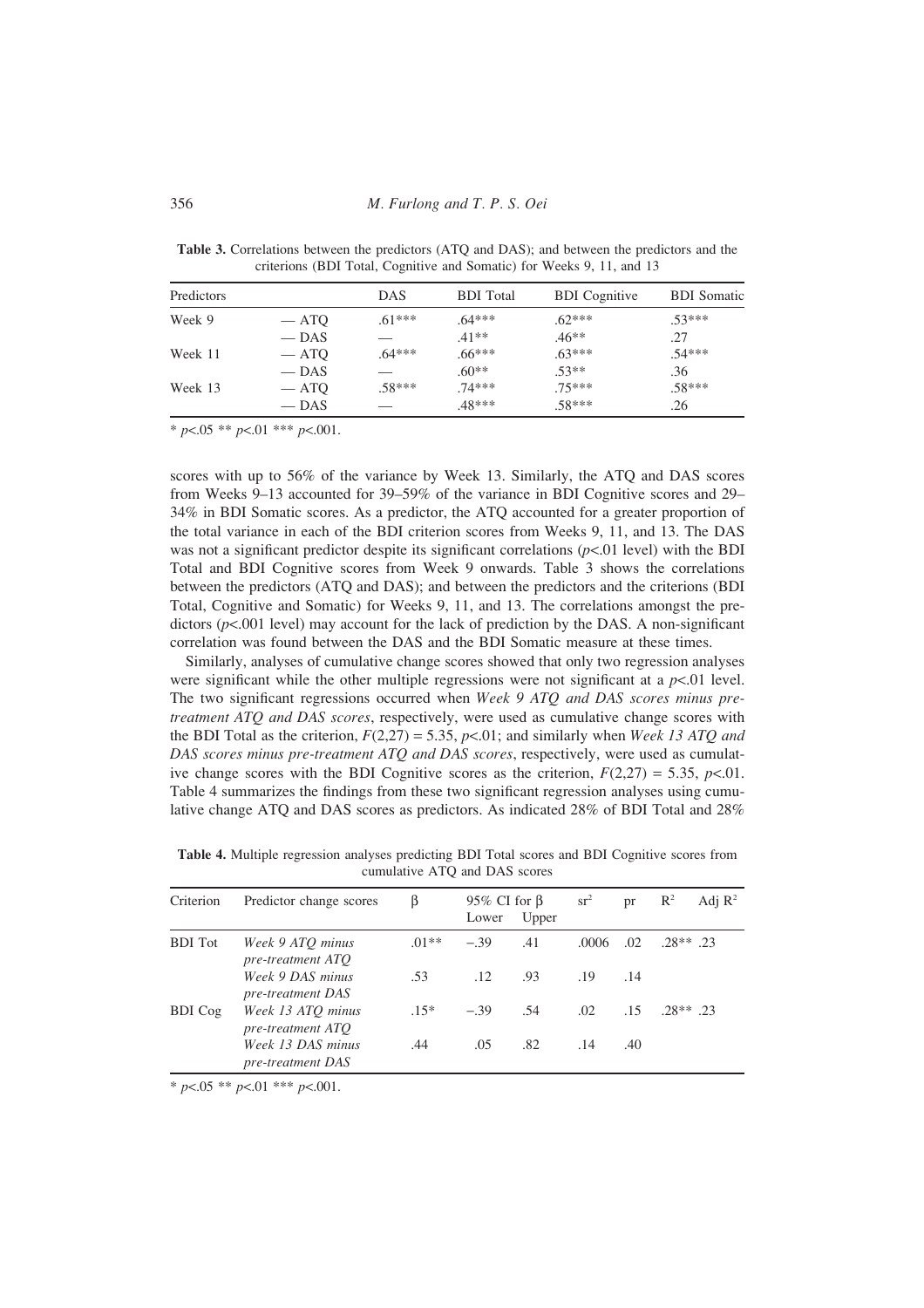Change Scores DAS BDI Total BDI Cognitive BDI Somatic *Week 9 ATQ minus* .58\*\*\* .31\* .29 .24 *pre-treatment ATQ Week 9 DAS minus* — .53\*\*\* .24 .21 .21 *pre-treatment DAS Week 13 ATQ minus* .52\*\*\* .29 .38 .26

*Week 13 DAS minus* — .23 .52<sup>\*\*</sup> .21

**Table 5.** Correlations between the predictors (Cumulative ATQ and DAS scores); and between the predictors and the criterions (BDI Total, Cognitive and Somatic scores) for Week 9 minus pre-treatment and Week 13 minus pre-treatment

\* *p*<.05 \*\* *p*<.01 \*\*\* *p*<.001.

*pre-treatment ATQ*

*pre-treatment DAS*

of BDI Cognitive outcome scores could be predicted by scores measuring the amount of improvement in patients' automatic thoughts and dysfunctional attitudes between pretreatment and Week 9 of therapy and between pre-treatment and Week 13 (post-treatment). The cumulative-change DAS scores showed to be better predictors and accounted for a greater proportion of total variance in the BDI Total measure, (when using Week 9 minus pre-treatment scores as predictors) and in the BDI Cognitive measure, (when using Week 13 minus pre-treatment scores as predictors) than did the cumulative-change ATQ scores at these times of assessment. The lack of significance of the cumulative change ATQ scores as a predictor in these regression analyses may be due to the correlations of .58 ( $p<.001$ ) and .52  $(p<.01)$ , respectively, between the predictors (see Table 5 for correlations between the cumulative-change predictors; and between the cumulative-change predictors and the criterion for Week 9 minus pre-treatment and Week 13 minus pre-treatment).

#### **Discussion**

Examination of the mean scores on the ATQ and DAS indicates that changes in automatic thoughts occur early in treatment while improvements in dysfunctional attitudes occur later after an initial worsening. The early change to scores on the ATQ supports previous findings that automatic thoughts change relatively quickly during therapy (Oei & Shuttlewood, 1997; Oei & Sullivan, 1999); however, in the current study such changes were not significantly different from baseline scores until Week 9. At this time, ATQ scores were also significantly related to outcomes in both cognitive and somatic depression as measured by BDI Total, Cognitive and Somatic scales. The significant relationship between later ATQ scores and depression outcome may reflect the greater changes in automatic thoughts that have occurred by the end of therapy (Oei  $&$  Sullivan, 1999); alternatively the relationship may be due to the correlation of two similar depression measures (the ATQ and BDI) when completed closer in time to each other. Thus there appears to be some support for the association of depression outcome with significant changes to be automatic thoughts over therapy, but some caution must be taken when making conclusions about these findings.

As predicted, cumulative change scores on the DAS taken later in assessment were significantly related to depression outcome. A similar finding was not found for the actual DAS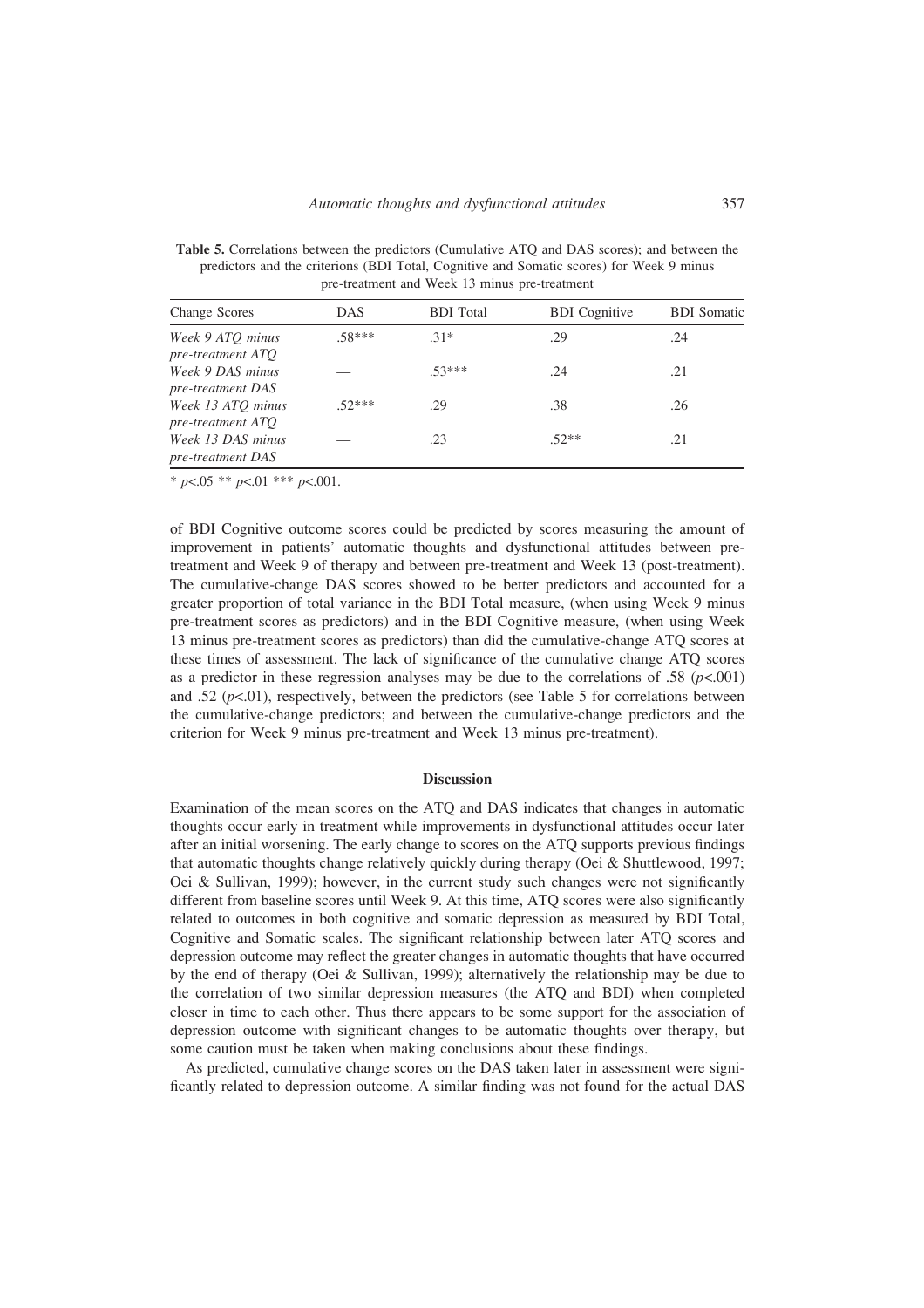scores. Possibly, cumulative change scores reduce much of the initial differences between individuals and are in fact measuring a rate of change throughout recovery. It is suggested that cumulative change scores are a more conservative measure of cognitive change and are less affected by depression severity compared to actual scores. Furthermore, the ability of cumulative change DAS scores to predict BDI total and Cognitive scores rather than Somatic scores supports the proposal that dysfunctional attitudes have an indirect effect on somatic symptoms of depression while their predictive ability towards the end of therapy rather than early in therapy supports the proposal that dysfunctional attitudes are of a deeper more rigid structure compared to automatic thoughts (Rude & Rehm, 1991; Kwon & Oei, 1994).

While early changes in ATQ scores lend support for their surface structure, it is possible that these changes are too small to predict depression outcome scores taken at the completion of therapy. Although scores on the DAS were not significantly different from baseline scores until Week 11, the finding that at Week 9 both ATQ and DAS mean scores reached nonclinical levels and were able to predict depression outcome scores may suggest that significant reductions in *both* automatic thoughts and dysfunctional attitudes may be required before a predictive relationship between cognitions and depression symptoms can be found. In fact, regression statistics may require critical changes in measurement scores before detection of change is statistically and clinically possible.

Alternatively, limitations in sample size may have prevented a true detection of cognitive change in the process of recovery from depression. Any results (significant or non-significant) may be confounded with the lack of variability that a small sample size offers. Clients who begin therapy with moderate levels of depression may not show significant changes to cognitions or somatic symptoms until later in therapy.

Finally, the initial worsening of dysfunctional attitudes over the first 7 weeks of therapy may be due to an increased awareness of cognitions brought about by therapeutic techniques (Oei & Shuttlewood, 1997). Dysfunctional attitudes may remain rigid and resistant to change until this type of cognition is addressed later in therapy. Automatic thoughts, having a surface level, situation-specific nature are addressed early in therapy and may be more accessible to change though increased awareness (Rude & Rehm, 1991; Kwon & Oei, 1994). Findings in the current study must be taken with caution due to the small sample  $(N = 30)$ that affected the power of analyses.

In summary, support is found for the proposal that automatic thoughts are more strongly related to changes to depressive symptoms and would be more closely related to both cognitive and somatic change in depression compared to dysfunctional attitudes (Kwon & Oei, 1994). That is, despite the correlation between actual DAS scores and the BDI Total and BDI Cognitive measures from Week 9 onwards, the ATQ was still the better predictor. This may be due to the correlation amongst the predictors, but also to the effect that automatic thoughts mediate between dysfunctional attitudes and depressive symptoms (Kwon & Oei, 1994, 2002). Finally, the current study supports previous findings that cognitive change coincides with the recovery from depression (De Rubeis et al., 1990, Oei & Shuttlewood, 1997; Oei & Sullivan, 1999) as decreases in both cognitive and somatic symptoms of depression to a ''recovered'' or ''non-depressed'' level were found.

#### **Acknowledgements**

This project was supported by a grant from the Australian Research Council. We would like to thank the patients and Ms Anna Lamberton and Dr Michael Free for their help.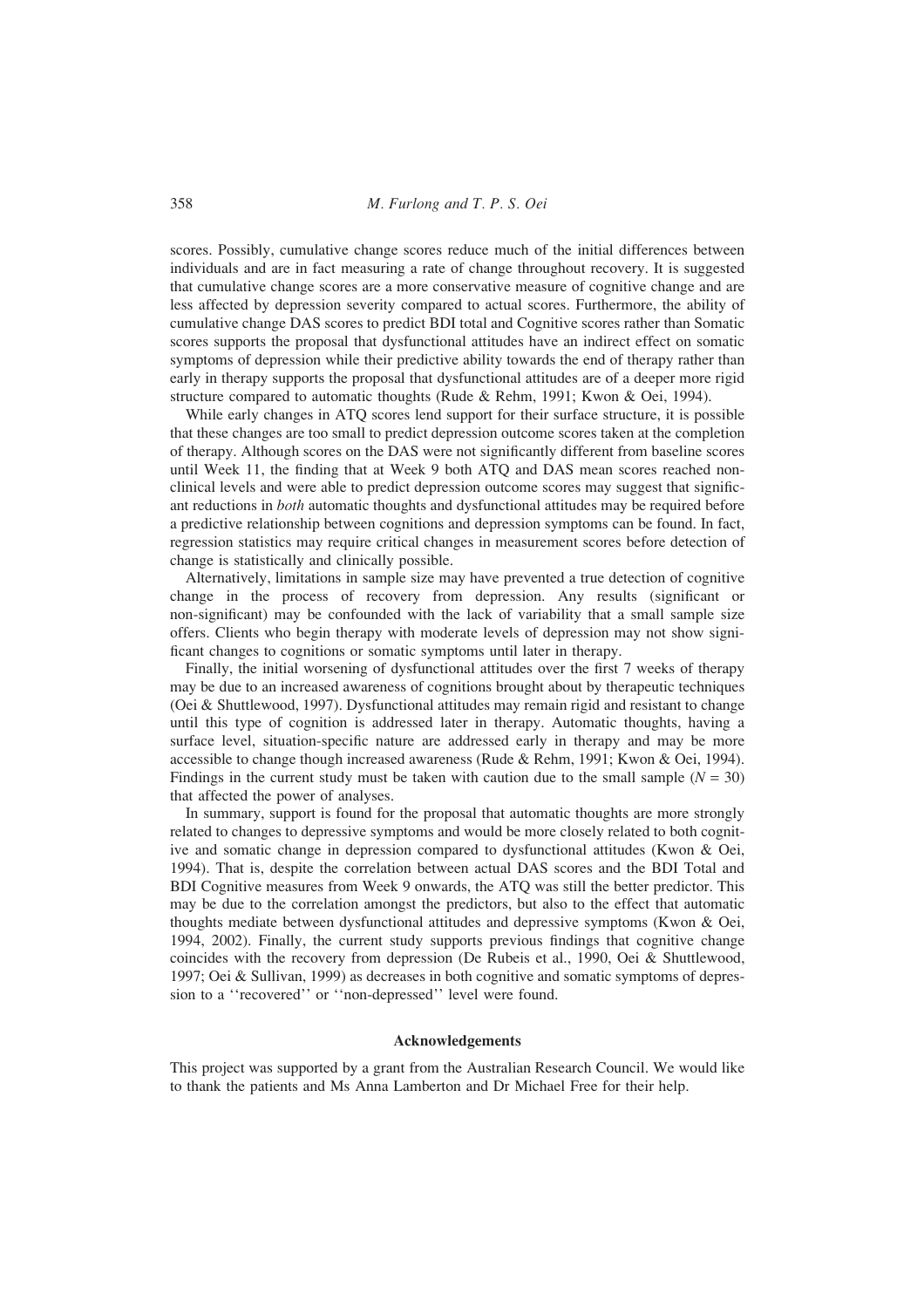## **References**

- BECK, A. T., BROWN, G., STEER, R. A., & WEISSMAN, A. (1991). Factor Analysis of the Dysfunctional Attitudes Scale in a clinical population. *Psychological Assessment, 3*, 478–483.
- BECK, A. T., & STEER, R. A. (1993). *Beck Inventory Manual*. The Psychological Corporation. Harcourt Brace & Co.
- BECK, A. T., STEER, R. A., & GARBIN, M. (1988). Psychometric properties of the Beck Depression Inventory: Twenty-five years of evaluation. *Clinical Psychology Review, 8*, 77–100.
- BECK, A. T., WARD, C. H., MENDELSON, M., MOCK, J., & ERBAUGH, J. (1961). An inventory for measuring depression. *General Archives of Psychiatry, 4*, 561–571.
- DERUBEIS, R. J., EVANS, M. D., HOLLON, S. D., GARVEY, M. J., GROVE, W. M., & TUASON, V. B. (1990). How does cognitive therapy work? Cognitive change and symptom change in cognitive therapy and pharmacotherapy for depression. *Journal of Consulting and Clinical Psychology, 58*, 862–869.
- FREE, M. L., & OEI, T. P. S. (1989). Biological and psychological processes in the treatment and maintenance of depression. *Clinical Psychology Review, 9*, 653–688.
- FREE, M. L., OEI, T. P. S., & SANDERS, M. R. (1991). Treatment outcome of a group therapy program for depression. *International Journal of Group Psychotherapy, 41*, 533–547.
- HILL, C. V., OEI, T. P. S., & HILL, M. A. (1989). An empirical investigation of the specifity and sensitivity of the Automatic Thoughts Questionnaire and the Dysfunctional Attitudes Scale. *Journal of Psychopathology and Behavioural Assessment, 11*, 291–311.
- HOLLON, S. D., & KENDALL, P. C. (1980). Cognitive self-statements in depression: Development of an Automatic Thoughts Questionnaire. *Cognitive Therapy and Research, 4*, 383–395.
- JACOBSON, N. S., DOBSON, K. S., TRUAX, P. A., ADDIS, M. E., KOERNER, K., GOLLAN, J. K., GORTNER, E., & PRINCE, S. E. (1996). A component analysis of cognitive-behavioural treatment for depression. *Journal of Consulting and Clinical Psychology, 64*, 295–304.
- KELLER, K. E. (1983). Dysfunctional attitudes and the cognitive therapy for depression. *Cognitive Therapy and Research, 7*, 437–444.
- KWON, S. M., & OEI, T. P. S. (1994). Roles of two levels of cognition in the development, maintenance and treatment of depression. *Clinical Psychology Review, 14*, 331–358.
- Kwon, S. M., & OEI, T. P. S. (in press). Cognitive change processes in depression following a group cognitive behaviour therapy treatment. *Journal of Behaviour Therapy and Experimental Psychiatry*.
- OEI, T. P. S., & FREE, M. L. (1995). Do cognitive behaviour therapies validate cognitive models of mood disorders? A review of the empirical evidence. *International Journal of Psychology, 30*, 145– 179.
- OEI, T. P. S., LLAMAS, M., & DEVILLY, G. J. (1999). The efficacy and cognitive processes of cognitive behaviour therapy in the treatment of panic disorder with agoraphobia. *Behavioural and Cognitive Psychotherapy, 27*, 63–88.
- OEI, T. P. S., LLAMAS, M., & EVANS, L. (1997). Does concurrent drug intake affect the long-term outcome of group-cognitive behaviour therapy in panic disorder with or without agoraphobia? *Behaviour Research and Therapy, 35*, 851–857.
- OEI, T. P. S., & SHUTTLEWOOD, G. J. (1997). Comparison of specific and nonspecific factors in a group cognitive therapy for depression. *Journal of Behavior Therapy and Experimental Psychiatry, 28*, 221–231.
- OEI, T. P. S., & SULLIVAN, L. M. (1999). Cognitive changes following recovery from depression in a group cognitive-behaviour therapy program. *Australian and New Zealand Journal of Psychiatry, 33*, 407–415.
- OEI, T. P. S., & YEOH, A. E. O. (1999). Pre-existing antidepressant medication and the outcome of group cognitive-behavioural therapy. *Australian and New Zealand Journal of Psychiatry, 33*, 70–76.
- ROBINSON, B. E., & KELLEY, L. (1996). Concurrent validity of the Beck Depression Inventory as a measure of depression. *Psychological Reports, 79*, 929–930.